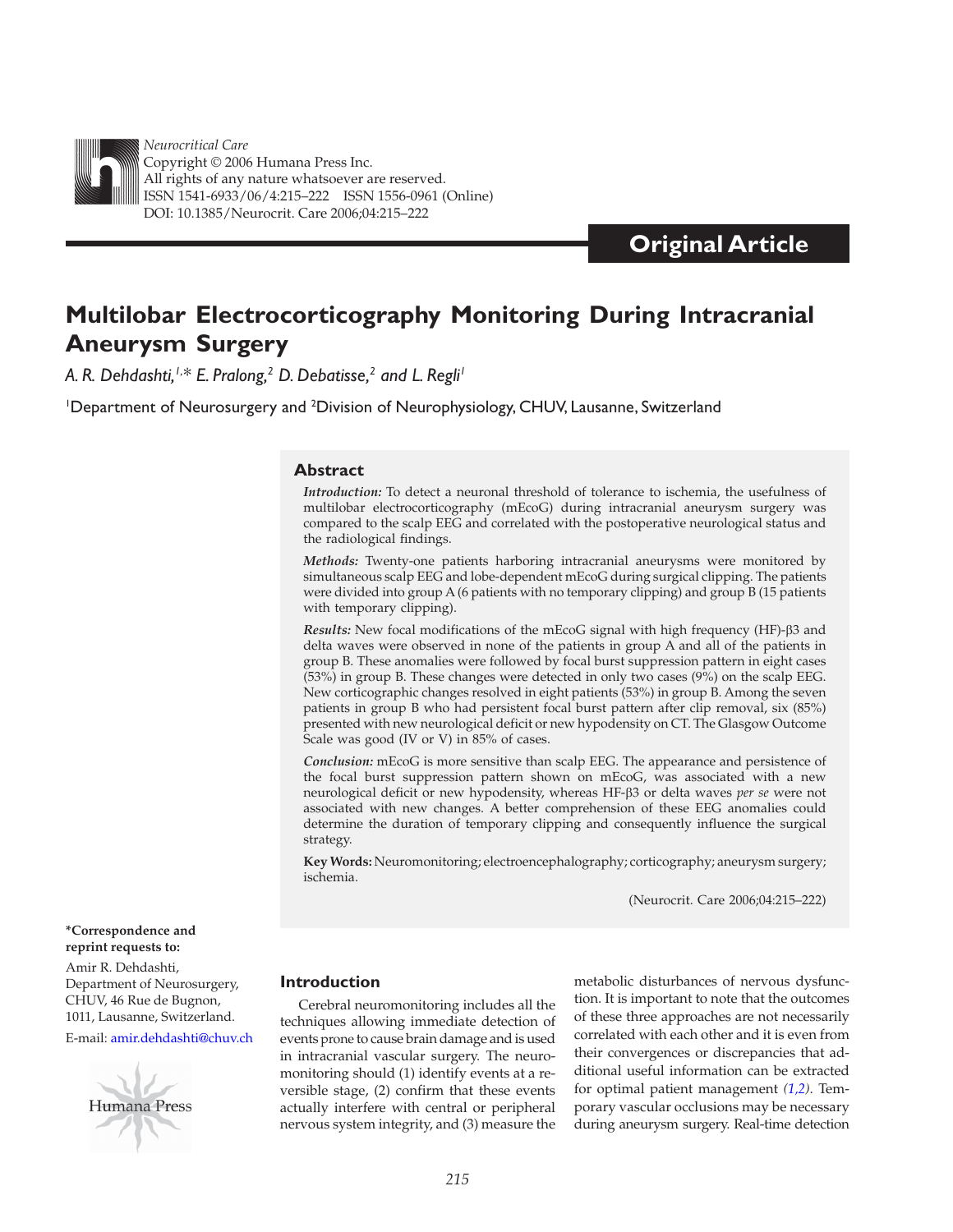of cerebral ischemia during surgical repair of intracranial aneurysms could be extremely helpful to the surgeon in determining the duration of tolerance for temporary vascular occlusion *[\(3 –6\)](#page-6-0)* . We recently published a report evaluating the feasibility and sensitivity of intraoperative multilobar electrocorticography (mEcoG) during vascular surgery and identified EEG patterns that could yield ischemic events during temporary vascular occlusion *[\(7\)](#page-6-0)* .

Somatosensory evoked potentials *(SSEPs) [\(6,8,9\)](#page-6-0),* motorevoked potentials (MEP) *[\(10 – 12\)](#page-6-0)* , and scalp EEG *[\(13,14\)](#page-6-0)* are the most common neuromonitoring techniques. The value of SSEPs has been investigated in a large number of patients and responses were found to change in roughly 20% of surgical procedures, although there is a significant incidence of false negative results *[\(6,16 – 18\)](#page-6-0)* . The MEP was studied in a few series and shown to provide advantage for detecting ischemic insults along the motor pathway, but the positive effect on patient outcome still needs to be confirmed. Changes in the scalp EEG show limited sensitivity, with estimates that 5 to 40% of patients show significant changes *[\(13,14\)](#page-6-0)* . Monolobar EcoG recordings  *[\(2,15\)](#page-6-0)* have also been performed, but there is insufficient data to evaluate the overall sensitivity of this technique.

 The purpose of neurophysiological monitoring with mEcoG is to improve the detection of neuronal threshold of tolerance to ischemia. The results of our feasibility study with mEcoG showed EEG pattern variations during temporary diffusing in 95% of patients. The purpose of the current study is to correlate the EEG pattern variations appearing during temporary clipping with postoperative clinical and radiological status in a consecutive series of patients with intracranial aneurysms.

#### **Methods**

The method has been described in detail elsewhere *[\(7\)](#page-6-0)* . Briefly, preoperative monitoring with scalp EEG and mEcoG was performed in 21 patients undergoing microsurgical clipping of 23 intracranial aneurysms (21 aneurysms in the anterior circulation and 2 on the basilar bifurcation).

#### *Preoperative Clinical Condition*

 Thirteen patients had ruptured aneurysms. Eleven were in a good clinical condition (World Federation of Neurosurgeons Grading System [WFNS] I or II). Two were in poor clinical grade (WFNS V). Eight patients had 10 asymptomatic unruptured aneurysms.

#### *Anesthesia Management*

 Anesthesia induction was performed using propofol to reduce the cerebral blood volume. After dural opening, the anesthesia was shifted to sevoflurane and remyfentanyl in order to reduce pharmacologically induced EEG high frequency (HF)-  $\beta$ 3 waves and bursts and to reach a constant background EEG  *[\(4\)](#page-6-0)* . If there were any surgical contraindications to this type of anesthesia (e.g., brain swelling during the operation), the anesthesia was switched again to propofol.

#### *Monitoring*

 A Micromed digital EEG system with 32 channels was used. The signal was acquired at 256 Hz and visualized using a bandpass filter between 0.3 and 100 Hz. Surface EEG gain was 50 or 100  $\mu$ V/cm and mEcoG was 200 or 400  $\mu$ V Ground (G1) and reference electrode (G2) were positioned in A1/A2. All patients had a preoperative baseline EEG in the operating room. Before surgery scalp electrodes were positioned in FP1- FP2 and CP3-CP4, allowing monitoring of anesthesia and intraoperative baseline scalp EEG.

## *Surgery*

 Patients underwent a standard peritonal craniotomy to expose the region of interest. After dural opening, three subdural monopolar electrodes were positioned on the frontal (fEcoG), temporal (tEcoG), and parietal (pEcoG) lobes. Online monitoring was therefore performed with seven leads: four scalp EEG (two ipsilateral and two contralateral electrodes), and three ipsilateral electrodes for EcoG. The placement of subdural electrodes adds an additional 5 minutes to the surgical time and there was no need to enlarge the size of the craniotomy. To reduce electrical artifacts, the wires were stapled to the operative field and a new ground electrode (G1) shifted to the temporal muscle.

 Patients were divided into group A (no temporary clipping) and group B (with temporary clipping). In patients undergoing temporary clipping, increase of systemic arterial tension was always induced (+20% of MAP).

 All aneurysms were excluded by clipping. Postoperative angiography demonstrated complete obliteration of 22 of the 23 treated aneurysms (95% complete obliteration rate). A 2-mm dog ear remnant was identified in one case with a 12-mm posteriorly projecting basilar bifurcation aneurysm. Postoperative evaluation was recorded using the worst neurological status and brain CT in the early phase (48–72 hours), as well as the Glasgow Outcome Scale (GOS) at 3 months *[\(19\)](#page-6-0)* . The modification of mEcoG did not lead to corrective strategy during surgery.

## **Results**

[Table 1](#page-3-0) shows a summary of patients' characteristics with electrophysiological findings before and after temporary clipping as well as clinical/radiological evaluation.

#### *Electrophysiological Results*

 In all patients, good scalp and corticographic EEG signals were recorded.

#### Group A

 In six patients no temporary clipping was performed. Baseline anomalies with HF- $\beta$ 3 waves were present in two cases (patients 2 and 4). An old cerebrovascular accident was the reason in one patient and severe SAH was the reason for the other. Two patients presented new electrophysiological changes by HF- $\beta$ 3 waves and delta waves (patients 1 and 5). These changes were followed by a diffuse (not focal) burst suppression pattern. Both were pharmacological in origin caused by propofol administration. These propofol-induced abnormalities were reversible. The scalp EEG showed in only one case a burst pattern, which also resolved.

#### Group B

 Temporary clipping was performed for 15 cases. Ten of them had multiple episodes of temporary clipping. The mean duration of temporary clipping was 8 minutes (median = 10, range 1-80 minutes). Four patients had baseline anomalies characterized by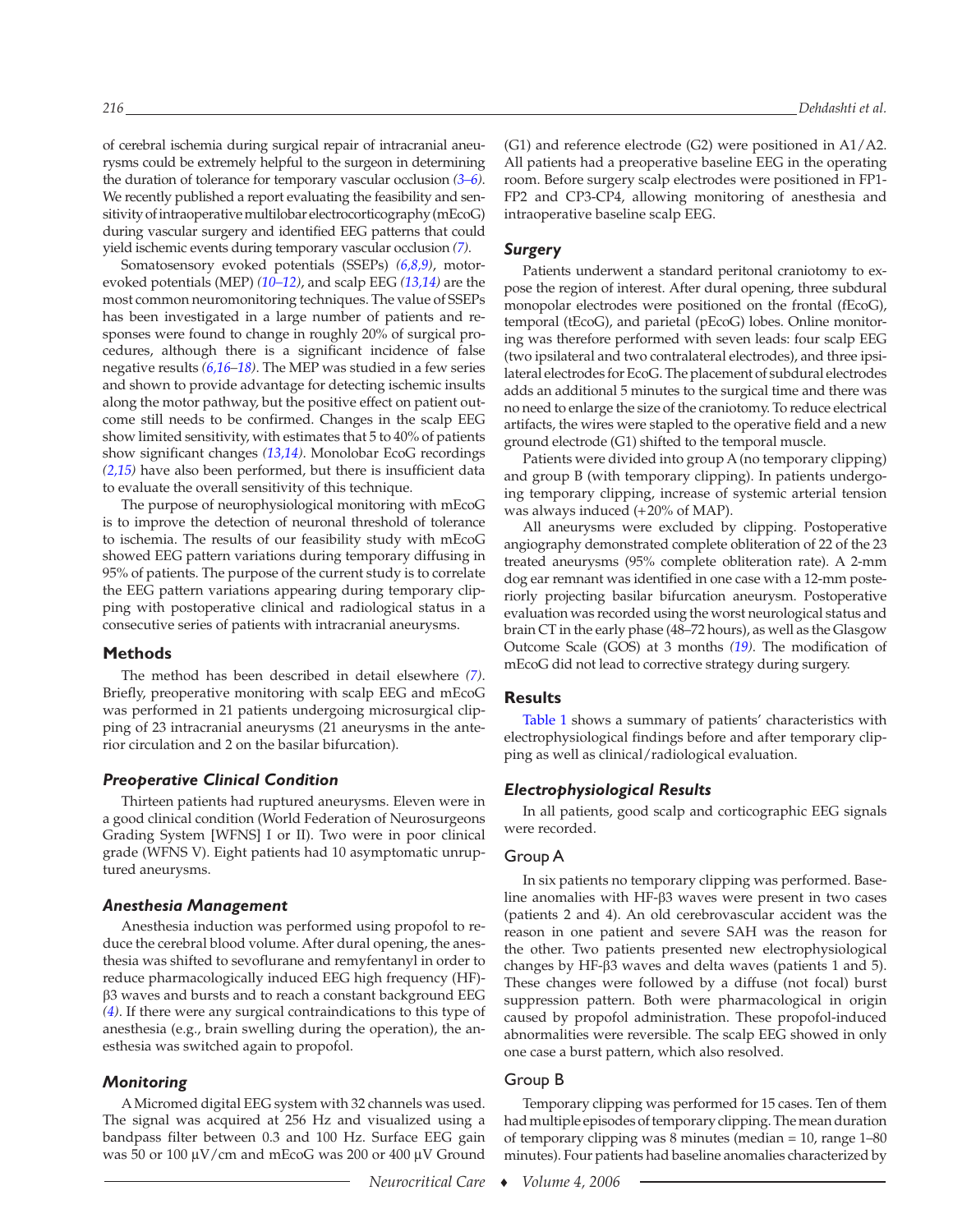HF- $\beta$ 3 waves (patients 7, 9, 17, 21), which were caused by the initial cerebral hemorrhage in three of them. The reason for the other patient was not clear. After temporary clipping, all patients (100%) presented focal modifications of the EcoG pattern characterized by HF- $\beta$ 3 waves. In 12 cases (80%), these HF- $\beta$ 3 waves were followed by delta waves, which progressed to focal burst suppression pattern in 8 cases (53%). These waves were not detected on scalp EEG except in one case in whom only the final burst suppression pattern was identified [\(Table 2\)](#page-5-0).

 The electrophysiological changes resolved in 8 patients out of 15 (53%) after removal of the temporary clip.

 The mEcoG changes persisted in 7 cases (47%) after clip removal. All presented the transition of HF- $\beta$ 3 waves to delta waves and then to focal burst suppression pattern.

# *Postoperative Neurological Status and Patient Outcomes*

 During early postoperative clinical evaluation, 17 of 21 patients (81%) exhibited no change or improvement, compared with their preoperative neurological condition. Three patients demonstrated new neurological deficits and one patient died. Among these four patients (patients 7, 14, 16, 17), one had a new left-sided hemiparesis after clipping of a large carotid bifurcation aneurysm, probably caused by a perforator injury. This patient, however, showed dramatic clinical improvement at 3 months with GOS V. One patient showed an anterograde amnesia after clipping of a ruptured AcomA aneurysm caused by the temporary clipping of a dominant A1 segment. The GOS was IV at 3 months. One patient presented a ruptured fusiform aneurysm of the anterior choroidal artery in which the artery had to be sacrificed. The GOS was III at 3 months. One patient with a poor initial WFNS grade (V) caused by a ruptured middle cerebral artery (MCA) aneurysm with a large intracerebral hemorrhage died a few days after surgery because of the severity of initial lesions. This patient had temporary clipping of the MCA during surgery. It was impossible to assess the clinical change in this case because of the severity of initial condition. Overall, 18 patients (85%) experienced good outcomes (GOS IV or V) [\(Table 3\)](#page-5-0).

#### *Radiological Results*

 Early postoperative CT was performed within 48 h and showed new abnormalities in six cases, all from group B (40%). In two cases, fronto-basal hypodensities were identified related to brain retraction, both clinically asymptomatic. In two cases, ischemic lesions in the internal capsule were shown (one anterior choroidal sacrifice and one lenticulostriate injury). In one case, a caudate nucleus ischemia was observed, which was related to the temporary clipping of A1 segment, and finally, in one case with a poor WFNS grade (V), the postoperative CT showed MCA territory ischemia related to severe initial hemorrhage, intracranial hypertension, and the temporary clipping.

# *Correlation Between Clinical Outcome Radiological Findings and Neuromonitoring Data*

 In group A (6 patients), there were neither new neurological deficits nor new CT abnormalities. The only mEcoG abnor-

malities seen during surgery were two cases with pharmacologically induced burst and two with anomalies at baseline. The anomalies caused by propofol were totally reversible, but the anomalies that were present at baseline monitoring persisted throughout surgery.

 In group B (15 patients), nine cases showed no new neurological deficit or CT abnormality. Neuromonitoring showed HF-ß3 waves in all during temporary clipping, which progressed to delta waves in seven cases (77%). The transition to focal burst pattern was observed in two cases (22%). All mEcoG anomalies were reversible after clip removal except for one that had progressed to focal burst pattern (patient 12). In patient 12, mEcoG changes up to burst suppression pattern were observed during temporary clipping and persisted after the clip removal. In spite of this, he had no new neurological deficit or radiological hypodensity postoperatively (false-positive). There was no clear explanation for the persistence of these anomalies.

 Four cases (27%) had new neurological deficit and CT hypodensities (patients 7, 14, 16, 17), whereas two had asymptomatic new CT hypodensities (patients 8 and 19). The mEcoGs have shown the appearance of  $HF- $\beta$ 3 waves and progression$ to delta waves and focal burst suppression pattern in all (100%). The burst pattern persisted after temporary clipping in all of the patients and was irreversible. There was a clear correlation between the temporary clipping inducing irreversible mEcoG anomalies (focal burst pattern) after clip removal and the postoperative new neurological deficit or CT hypodensity, although the number of cases was too small to reach any statistical significance.

#### *Analysis of Our Results*

Our results showed that HF- $\beta$ 3, delta waves, and burst pattern are not seen in patients without temporary clipping unless there is preexisting brain damage or pharmacologically induced burst pattern. In cases with preexisting baseline anomalies, the mEcoG monitoring during temporary clipping is less valuable, but any change or progression to delta waves or focal burst pattern could be considered as significant.

 In all cases undergoing temporary clipping, arterial occlusion was followed by appearance of EEG signal changes in mEcoG.

 mEcoG changes with focal burst pattern persisted, after clip removal in seven cases in group B (47%) [\(Table 4\)](#page-6-0).

In four patients with baseline anomalies (only  $HF- $\beta$ 3$ waves), the EEG signals changed during temporary clipping and progressed to delta and focal burst patterns, which persisted in two patients (patients 7 and 17) after clip removal.

 There was a positive correlation between the temporary clipping and the appearance of HF- $\beta$ 3 waves, delta waves, and focal burst suppression pattern.

 The appearance of focal burst suppression pattern during the procedure and remaining after temporary clip removal was associated with the presence of new postoperative neurological deficit or ischemic lesions on postoperative CT. No new neurological deficit was observed in cases without mEcoG changes or those who presented only HF- $\beta$ 3 or delta waves during temporary clipping.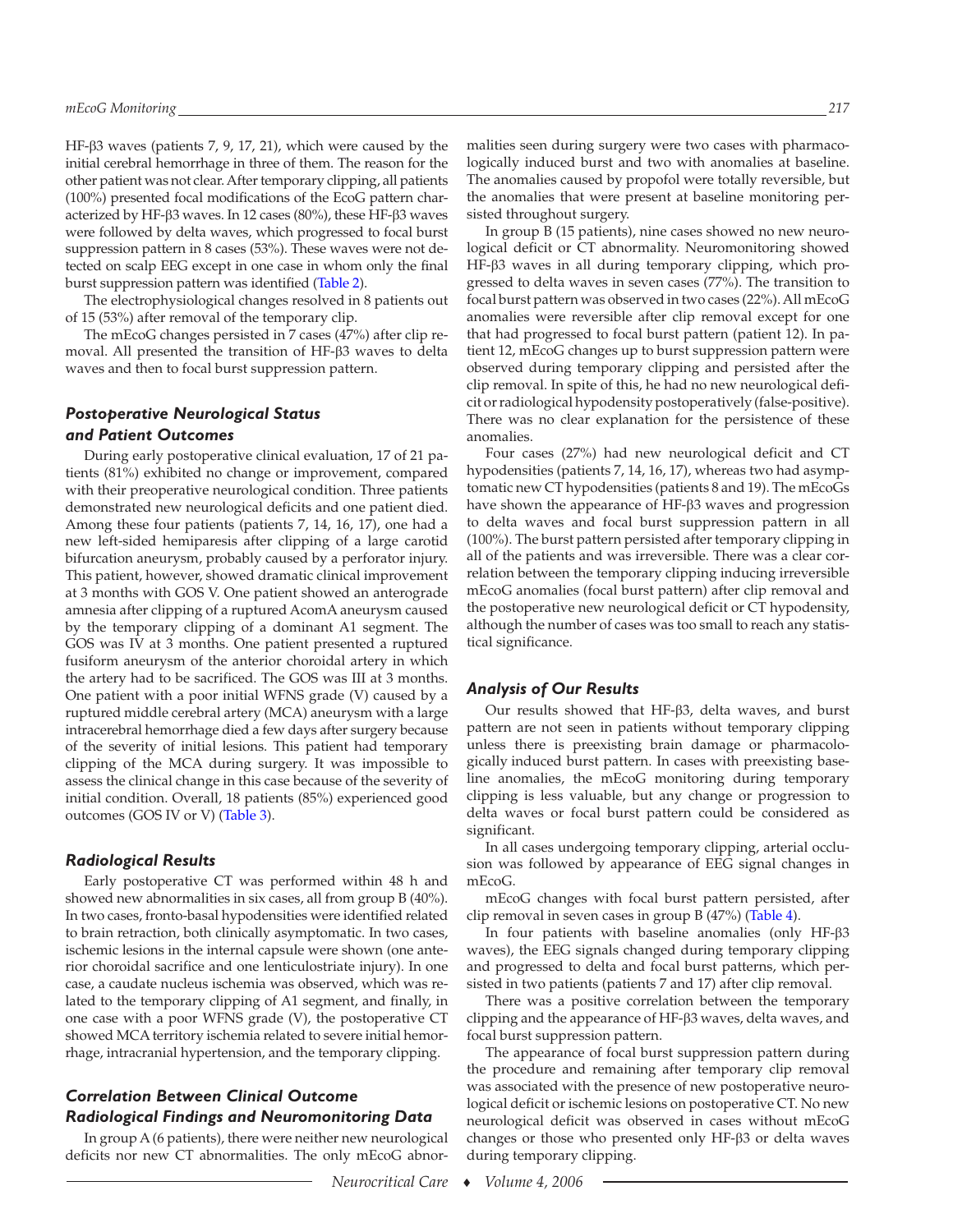Table 1

<span id="page-3-0"></span>

| Summary of Patients Characteristics With Scalp EEG and mEcoG Findings Before and After Temporary Clipping and After |        |                                                         |          |                            |                       |                              |                                 |                                                |
|---------------------------------------------------------------------------------------------------------------------|--------|---------------------------------------------------------|----------|----------------------------|-----------------------|------------------------------|---------------------------------|------------------------------------------------|
| Patient                                                                                                             | Age    | Aneurysm<br>location                                    | Ruptured | Temporary clip             | Duration<br>(minutes) | Scalp EEG<br>before clipping | EcoG before<br><b>Oclipping</b> | EcoG (HF waves)<br>after temporary<br>clipping |
| $\,1\,$                                                                                                             | $46\,$ | <b>MCA</b>                                              | no       | no                         | $\boldsymbol{0}$      | $\overline{0}$               | $\overline{0}$                  | $\mathbf{1}$                                   |
| $\overline{c}$                                                                                                      | 49     | $\mathbf{A}\mathbf{co}\mathbf{A}$                       | yes      | $\mathop{\rm no}\nolimits$ | $\boldsymbol{0}$      | $\boldsymbol{0}$             | $\mathbf{1}$                    | $\mathbf{1}$                                   |
| 3                                                                                                                   | 35     | <b>MCA</b>                                              | no       | $\mathop{\rm no}\nolimits$ | $\boldsymbol{0}$      | $\boldsymbol{0}$             | $\boldsymbol{0}$                | $\boldsymbol{0}$                               |
| 4                                                                                                                   | 46     | BT, MCA                                                 | no       | $\mathop{\rm no}\nolimits$ | $\boldsymbol{0}$      | $\boldsymbol{0}$             | $\mathbf{1}$                    | $\mathbf{1}$                                   |
| 5                                                                                                                   | 59     | $\operatorname{BT}$                                     | yes      | no                         | $\boldsymbol{0}$      | $\mathbf{1}$                 | $\boldsymbol{0}$                | $\mathbf{1}$                                   |
| 6                                                                                                                   | $60\,$ | 2MCA, PcoA                                              | no       | $\mathop{\rm no}\nolimits$ | $\boldsymbol{0}$      | $\boldsymbol{0}$             | $\boldsymbol{0}$                | $\boldsymbol{0}$                               |
| 7                                                                                                                   | $70\,$ | ${\mathop{\rm Ach}\nolimits} {\mathop{\rm A}\nolimits}$ | yes      | ICA post-Pcom              | $\mathbf{1}$          | $\mathbf{1}$                 | $\mathbf{1}$                    | $\mathbf{1}$                                   |
| 8                                                                                                                   | $54\,$ | Pericallosal                                            | yes      | $\rm A2$                   | 30                    | $\boldsymbol{0}$             | $\boldsymbol{0}$                | $\mathbf{1}$                                   |
| 9                                                                                                                   | $54\,$ | <b>MCA</b>                                              | no       | M1                         | 2                     | $\boldsymbol{0}$             | $\mathbf{1}$                    | $\mathbf{1}$                                   |
| 10                                                                                                                  | $47\,$ | <b>MCA</b>                                              | no       | $\mathbf{M}1$              | $\overline{4}$        | $\overline{0}$               | $\boldsymbol{0}$                | $\,1\,$                                        |
| 11                                                                                                                  | $54\,$ | PcoA                                                    | yes      | ICA                        | 5                     | $\overline{0}$               | $\boldsymbol{0}$                | $\,1\,$                                        |
| 12                                                                                                                  | $38\,$ | PcoA                                                    | no       | CID                        | 5                     | $\boldsymbol{0}$             | $\boldsymbol{0}$                | $\mathbf{1}$                                   |
| 13                                                                                                                  | 52     | <b>MCA</b>                                              | no       | M1 and 2 M2                | 30                    | $\overline{0}$               | $\boldsymbol{0}$                | $\mathbf{1}$                                   |
| 14                                                                                                                  | 61     | ICA<br>bifurcation                                      | no       | ICA post-Pcom              | $\,8\,$               | $\overline{0}$               | $\boldsymbol{0}$                | $\mathbf{1}$                                   |
| 15                                                                                                                  | $36\,$ | <b>MCA</b>                                              | yes      | $\mathbf{M}1$              | $10\,$                | $\boldsymbol{0}$             | $\overline{0}$                  | $\,1\,$                                        |
| 16                                                                                                                  | $47\,$ | AcoA                                                    | yes      | A1                         | 55                    | $\overline{0}$               | $\boldsymbol{0}$                | $\mathbf{1}$                                   |
| 17                                                                                                                  | $50\,$ | <b>MCA</b>                                              | yes      | $\mathbf{M}1$              | 60                    | $\overline{0}$               | $\mathbf{1}$                    | $\mathbf{1}$                                   |
| 18                                                                                                                  | $44\,$ | AcoA                                                    | yes      | both A1, both A2           | 22                    | $\overline{0}$               | $\boldsymbol{0}$                | $\mathbf{1}$                                   |
| 19                                                                                                                  | 60     | AcoA                                                    | yes      | $\rm A1$                   | 80                    | $\overline{0}$               | $\boldsymbol{0}$                | $\,1\,$                                        |
| 20                                                                                                                  | 21     | AcoA                                                    | yes      | A1                         | $10\,$                | $\overline{0}$               | $\boldsymbol{0}$                | $\mathbf{1}$                                   |
| 21                                                                                                                  | $41\,$ | <b>MCA</b>                                              | yes      | $\mathbf{M}1$              | 18                    | $\boldsymbol{0}$             | $\mathbf{1}$                    | $\,1\,$                                        |
|                                                                                                                     |        |                                                         |          |                            |                       |                              |                                 |                                                |

op, operative.

# **Discussion**

 In a recent article, we evaluated the feasibility and sensitivity of mEcoG recording in intracranial vascular surgery *[\(7\)](#page-6-0)* . Intraoperative mEcoG was added to scalp EEG to improve overall electrophysiological monitoring and to detect more specific changes, which might elude detection by standard scalp EEG recording. In the current study, we selected a subgroup of patients who had only intracranial aneurysms in order to have a uniform group. The earliest EEG changes noted were the

appearance of HF- $\beta$ 3 waves, followed by prolonged arterial occlusion by delta waves and, sometimes, focal burst suppression pattern. Based on these data, we suggest that the appearance of electrophysiological changes could be an indicator for the necessity of brain reperfusion during temporary clipping.

 The high sensitivity of mEcoG can be attributed to several factors as shown in our previous study: the multilobar recording technique, which monitors the lobes corresponding to the vascular territories at risk; the cortical location of the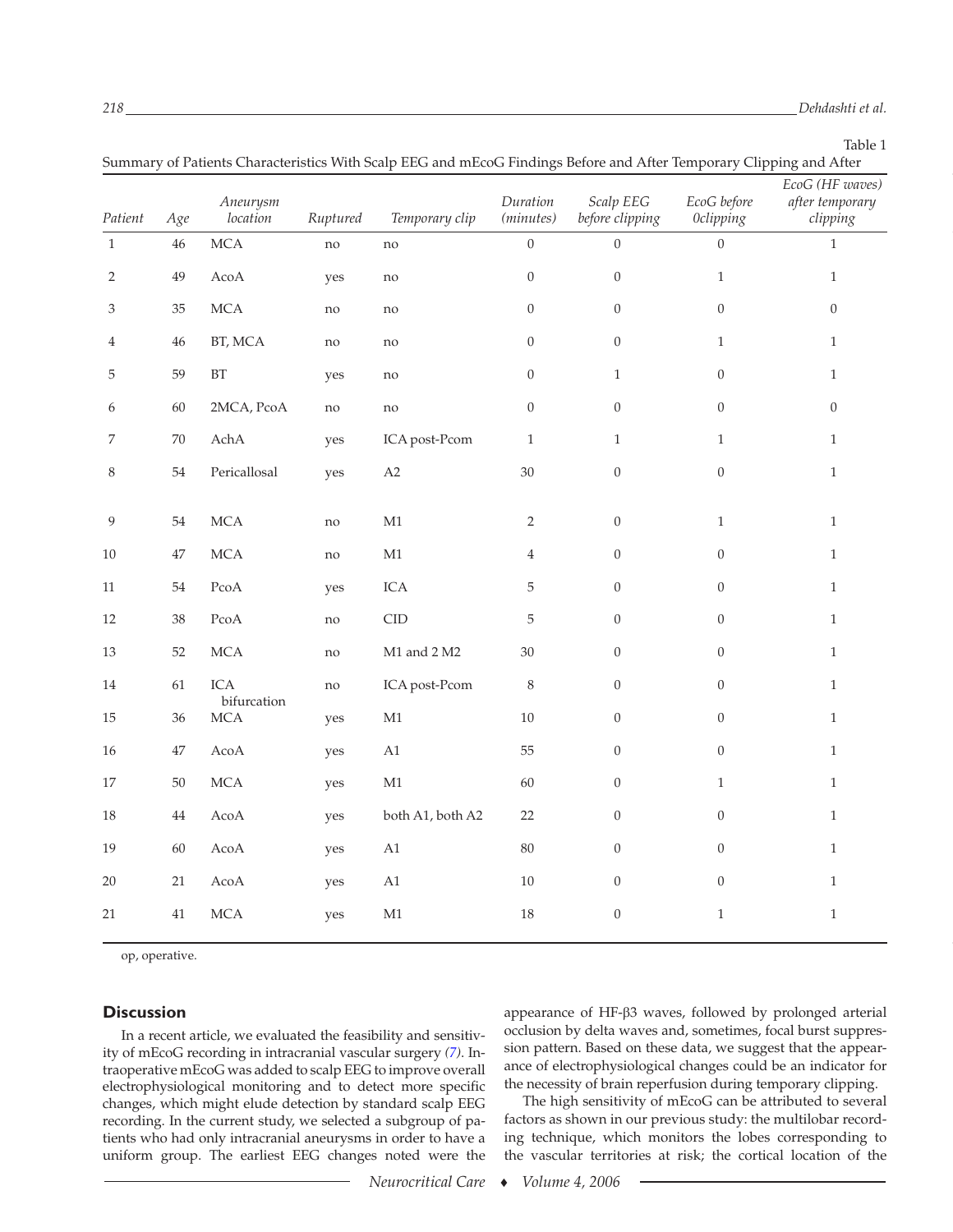| EcoG delta<br>waves after temporary<br>clipping | EcoG focal<br>burst after<br>temporary clip | Scalp EEG<br>after temporary<br>clip | Clip removal<br>EcoG | Clip removal<br>scalp EEG | Post-op<br>neurol exam     | Post-op CT                        | Outcome<br>(GOS)            |
|-------------------------------------------------|---------------------------------------------|--------------------------------------|----------------------|---------------------------|----------------------------|-----------------------------------|-----------------------------|
| $\mathbf{1}$                                    | $\boldsymbol{0}$                            | $\mathbf{0}$                         | $\boldsymbol{0}$     | $\boldsymbol{0}$          | unchanged                  | no related<br>ischemia            | $\sqrt{5}$                  |
| $\mathbf{1}$                                    | $\mathbf{1}$                                | $\boldsymbol{0}$                     | $\mathbf{1}$         | $\mathbf{1}$              | unchanged                  | no related<br>ischemia            | $\mathbf 5$                 |
| $\boldsymbol{0}$                                | $\boldsymbol{0}$                            | $\overline{0}$                       | $\mathbf{0}$         | $\boldsymbol{0}$          | unchanged                  | no related<br>ischemia            | $\mathbf 5$                 |
| $\mathbf{1}$                                    | $\boldsymbol{0}$                            | $\boldsymbol{0}$                     | $\mathbf{1}$         | $\boldsymbol{0}$          | ubchanged                  | no related<br>ischemia            | $\mathbf 5$                 |
| $\mathbf{1}$                                    | $\mathbf{1}$                                | $\mathbf{1}$                         | $\boldsymbol{0}$     | $\boldsymbol{0}$          | unchanged                  | no related<br>ischemia            | 5                           |
| $\boldsymbol{0}$                                | $\boldsymbol{0}$                            | $\overline{0}$                       | $\mathbf{0}$         | $\boldsymbol{0}$          | unchanged                  | no related<br>ischemia            | $\mathbf 5$                 |
| $\mathbf{1}$                                    | $\mathbf{1}$                                | $\overline{0}$                       | $\mathbf{1}$         | $\boldsymbol{0}$          | Hemiparesis                | Internal capsula<br>ischemia      | $\ensuremath{\mathfrak{Z}}$ |
| $\mathbf{1}$                                    | $\boldsymbol{0}$                            | $\boldsymbol{0}$                     | $\mathbf{1}$         | $\boldsymbol{0}$          | unchanged                  | medial<br>frontobasal<br>ischemia | $\mathbf 5$                 |
| $\mathbf{1}$                                    | $\boldsymbol{0}$                            | $\boldsymbol{0}$                     | $\mathbf{0}$         | $\mathbf{0}$              | unchanged                  | no related<br>ischemia            | 5                           |
| $\boldsymbol{0}$                                | $\boldsymbol{0}$                            | $\boldsymbol{0}$                     | $\mathbf{0}$         | $\boldsymbol{0}$          | unchanged                  | no related<br>ischemia            | 5                           |
| $\mathbf{1}$                                    | $\mathbf{1}$                                | $\boldsymbol{0}$                     | $\mathbf{1}$         | $\boldsymbol{0}$          | Hemiplegia<br>(unchanged)  | no related<br>ischemia            | 3                           |
| $\mathbf{1}$                                    | $\boldsymbol{0}$                            | $\overline{0}$                       | $\boldsymbol{0}$     | $\boldsymbol{0}$          | unchanged                  | no related<br>ischemia            | 5                           |
| $\mathbf{1}$                                    | $\mathbf{1}$                                | $\boldsymbol{0}$                     | $\mathbf{0}$         | $\boldsymbol{0}$          | unchanged                  | no related<br>ischemia            | $\mathbf 5$                 |
| $\mathbf{1}$                                    | $\mathbf{1}$                                | $\overline{0}$                       | $\mathbf{1}$         | $\boldsymbol{0}$          | Hemiparesis<br>and aphasia | internal capsul<br>ischemia       | 5                           |
| $\boldsymbol{0}$                                | $\boldsymbol{0}$                            | $\mathbf{1}$                         | $\boldsymbol{0}$     | $\boldsymbol{0}$          | unchanged                  | no related<br>ischemia            |                             |
| $\mathbf{1}$                                    | $\mathbf{1}$                                | $\boldsymbol{0}$                     | $\mathbf{1}$         | $\boldsymbol{0}$          | anterograde<br>amnesia     | caudate and<br>frontal ischemia   | $\overline{4}$              |
| $\mathbf{1}$                                    | $\mathbf{1}$                                | $\boldsymbol{0}$                     | $\mathbf{1}$         | $\boldsymbol{0}$          | Unchanged                  | frontotemporal<br>ischemia        | $\mathbf{1}$                |
| $\mathbf{1}$                                    | $\mathbf{1}$                                | $\theta$                             | $\boldsymbol{0}$     | $\boldsymbol{0}$          | unchanged                  | no related<br>ischemia            | $\mathbf 5$                 |
| $\mathbf{1}$                                    | $\boldsymbol{0}$                            | $\boldsymbol{0}$                     | $\mathbf{1}$         | $\boldsymbol{0}$          | unchanged                  | frontal<br>hypodensity            | 5                           |
| $\mathbf{1}$                                    | $\boldsymbol{0}$                            | $\overline{0}$                       | $\mathbf{0}$         | $\boldsymbol{0}$          | unchanged                  | no related<br>ischemia            | $\mathbf 5$                 |
| $\mathbf{1}$                                    | $\mathbf{1}$                                | $\boldsymbol{0}$                     | $\boldsymbol{0}$     | $\boldsymbol{0}$          | unchanged                  | no related<br>ischemia            | 5                           |

Clip Removal; Correlated With Postoperative Neurological and Radiological Status and Outcome

 electrodes closer to the threatened parenchyma; and the elimination of bone and scalp filter.

 The correlation between the temporary clipping and the EEG pattern changes observed on mEcoG and scalp EEG has shown that mEcoG is more sensitive than scalp EEG, as it detects earlier and more focal electrophysiological abnormalities  *[\(7\)](#page-6-0)* . Temporary clipping was associated with the appearance of mEcoG changes including HF-β3 waves, delta waves, and focal burst suppression pattern.

 The purpose of the current study was to correlate these electrophysiological changes with the immediate postoperative neurological examination and the radiological findings. When HF-ß3 waves appeared after temporary clipping and progressed to delta waves, but there was no focal burst pattern, we did not observe new neurological deficit. None of the seven patients in this subgroup presented new deficits.

 If there is a progression to focal burst suppression pattern (as in eight patients), there is a high risk for persistence of this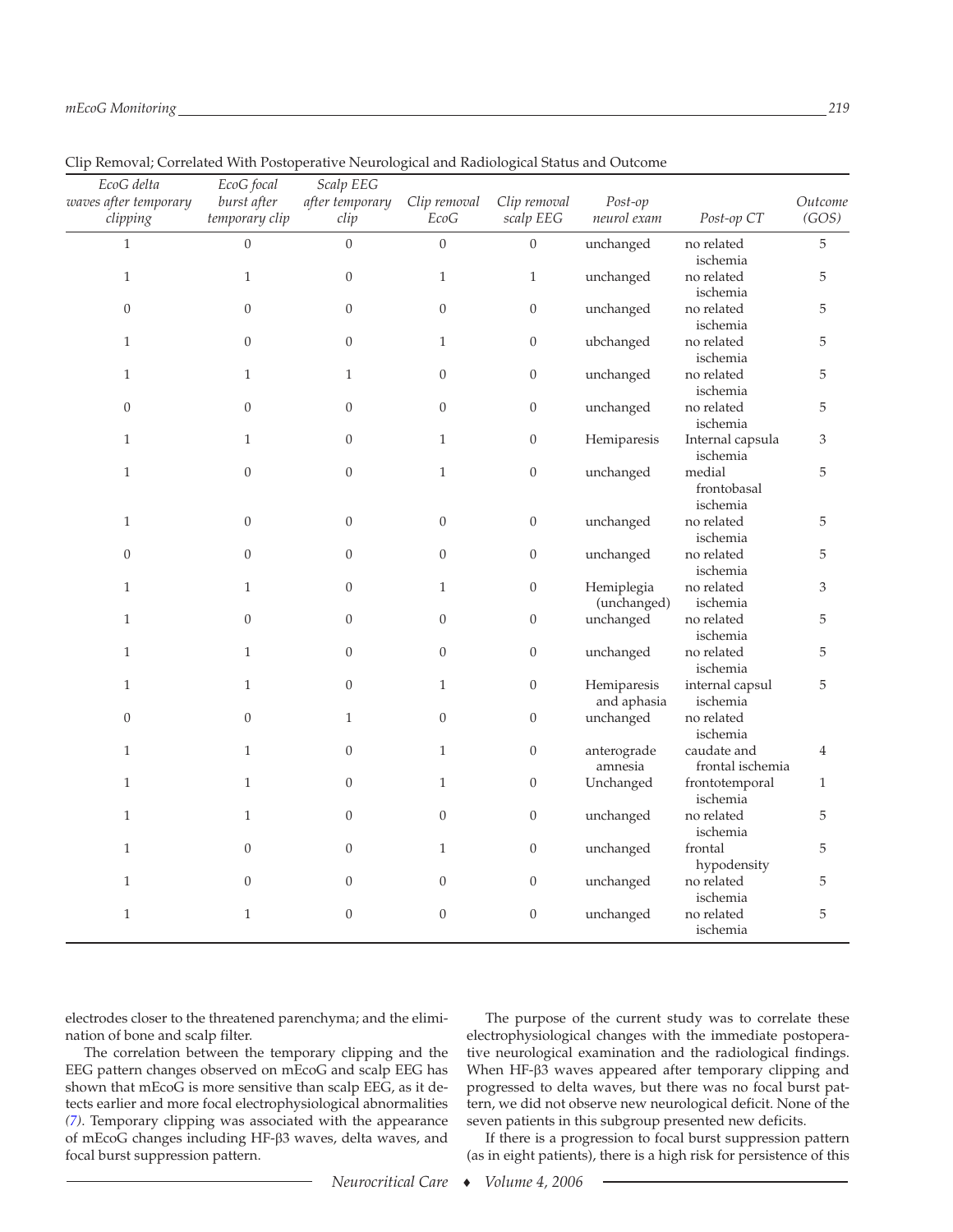<span id="page-5-0"></span> Table 2 Summary of Electrophysiological Signal Recording During Surgery in Two Groups

| Electrophysiological changes     | mEcoG | Scalp EEG     |
|----------------------------------|-------|---------------|
| HF alone                         | 19    |               |
| HF and delta waves               | 17    |               |
| $HF + delta + burst$ suppression | 10    | 2 (very late) |

 Table 3 Patient Outcomes

| 1 aucht Outcomes |                   |  |  |  |
|------------------|-------------------|--|--|--|
| Glasgow Outcome  | Number of patient |  |  |  |
| Scale score (19) | (at 3 months)     |  |  |  |
| V                | 16                |  |  |  |
| ΙV               |                   |  |  |  |
| Ш                | $\mathcal{D}$     |  |  |  |
| П                |                   |  |  |  |
|                  |                   |  |  |  |

anomaly after clip removal (seven patients). In these cases, there is similarly a high likelihood of new neurological deficit or new hypodensity on CT (six out of seven patients presented with new findings [85%]).

 Our study was not designed with an interactive strategy; however, based on our results, the transition from HF waves to delta waves, and especially to focal burst suppression pattern, could be an indicator of cerebral threatening ischemia and necessitate brain reperfusion. The clip removal, at this point in time, should lead to the disappearance of abnormal mEcoG patterns. Conversely, the appearance of focal burst patterns that persist after clip removal yields irreversible damage.

We hypothesize that the combination of HF- $\beta$ 3 waves followed by delta waves seen on mEcoG may indicate a threatening hypoperfusion. In our previous study (7), we described these waves, which are characterized by a "spindle-like pattern" in a range of frequency between 23 and 37 Hz. Their origin may reflect the transition between an aerobic and anaerobic state of metabolism. Ischemia in vitro induces a biphasic neuronal response consisting first of cell hyperpolarization owing to potassium channel activation *[\(20\)](#page-6-0)* , rapidly followed in minutes by cell depolarization owing to the fall of ATP-dependent ionic transporters  $(21)$ , similar to the cell spiking and 20–40 Hz network oscillation that accompanies anoxic depolarization. Based on the above and the physiopathology described in our methodological paper (7), we hypothesize that the HF- $\beta$ 3 waves observed minutes after temporary clipping may represent the electrophysiological correlates of the anoxia-induced oscillation. One could then assume that as long as  $HF- $\beta$ 3 waves$ are the only observed changes, the vascular territory tolerates the temporary reduction of blood flow, whereas, conversely, the same territory will suffer if HF- $\beta$ 3 waves develop to delta or focal burst suppression patterns, which correlate with anaerobic metabolism. This could explain why all our patients with new deficits or new lesions had focal burst suppression pattern on mEcoG.

 It is important to note that three of the strokes were in the subcortical regions, which were not directly monitored by the cortical strip. In fact, the anomalies seen on mECOG reflect the sufferance of the whole underlying brain, which was very sensitive to haemodynamic changes induced by the temporary clipping. Although it is classically admitted that surface EEG does not reflect the activity of deep brain regions such as the thalamus because of concentric dipole orientation, one can assume that cortical region activity is influenced by modification of deep brain structures state as observed by O'Connor *[\(22\)](#page-7-0)* . This mechanism could explain why, in certain cases, mEcoG abnormalities were associated with deep-seated lesions rather than cortical lesions.

#### *Limitations*

 This study was performed with a small group of patients with ruptured and unruptured aneurysms, and with variable clinical grade, aneurysm complexity, and postoperative complications. It is difficult to judge the real clinical value of mEcoG monitoring on the basis of this limited experience. Moreover, the resolution of focal CT hypodense lesions in patients with SAH has been described *[\(23\)](#page-7-0)* , and one can assume that the hypodensities seen in our patients CT were not necessarily infarcted regions.

 The additional information provided by mEcoG monitoring can help neurosurgeons avert postoperative complications. The benefits of mEcoG monitoring could be quantified only in a larger group of patient. In our opinion, however, this initial experience justifies a wider application of mEcoG monitoring in routine intracranial vascular surgery and especially anterior circulation aneurysms.

#### *Other Techniques*

 Quinones-Hinojosa et al. used MEPs in a group of 30 patients harboring basilar tip aneurysms to assess the integrity of perforating arteries supplying the posterior limb of the internal capsule and midbrain and to detect critical ischemia in those areas *[\(10\)](#page-6-0)* . They found MEP changes that returned to baseline values after corrective measures in five cases, whereas SSEP had shown signal changes in only one case. They concluded that MEPs are more sensitive than SSEP and useful in surgical decision making; however, none of their patients with neurological deficit showed MEP anomalies at the end of the procedure. A Japanese group assessed the utility of MEP in evaluation of anterior choroidal artery territory during intracranial aneurysm surgery in 108 patients *[\(11\)](#page-6-0)* . In 15 cases, they had transient MEP changes without clinical sign, in 4 cases they showed a correlation between transient hemiparesis and transient MEP changes, and in only 1 case they observed complete hemiplegia, which was associated with the disappearance of MEP. Although the observation and conclusion seem rational, there were many false positive MEP changes with regards to the motor impairment. Neuloh and Schramm showed that MEPs are more sensitive than SSEPs and micro Doppler recording in detecting motor impairment caused by vessel or perforator occlusion in a series of 95 patients with intracranial aneurysms (12). SSEPs were recorded intraoperatively in 76 patients with 79 aneurysms to evaluate the effect of temporary clipping on monitoring. It was concluded that there is no genuinely safe permissible occlusion time. Despite complete recovery of SSEPs after a loss of potential in all cases with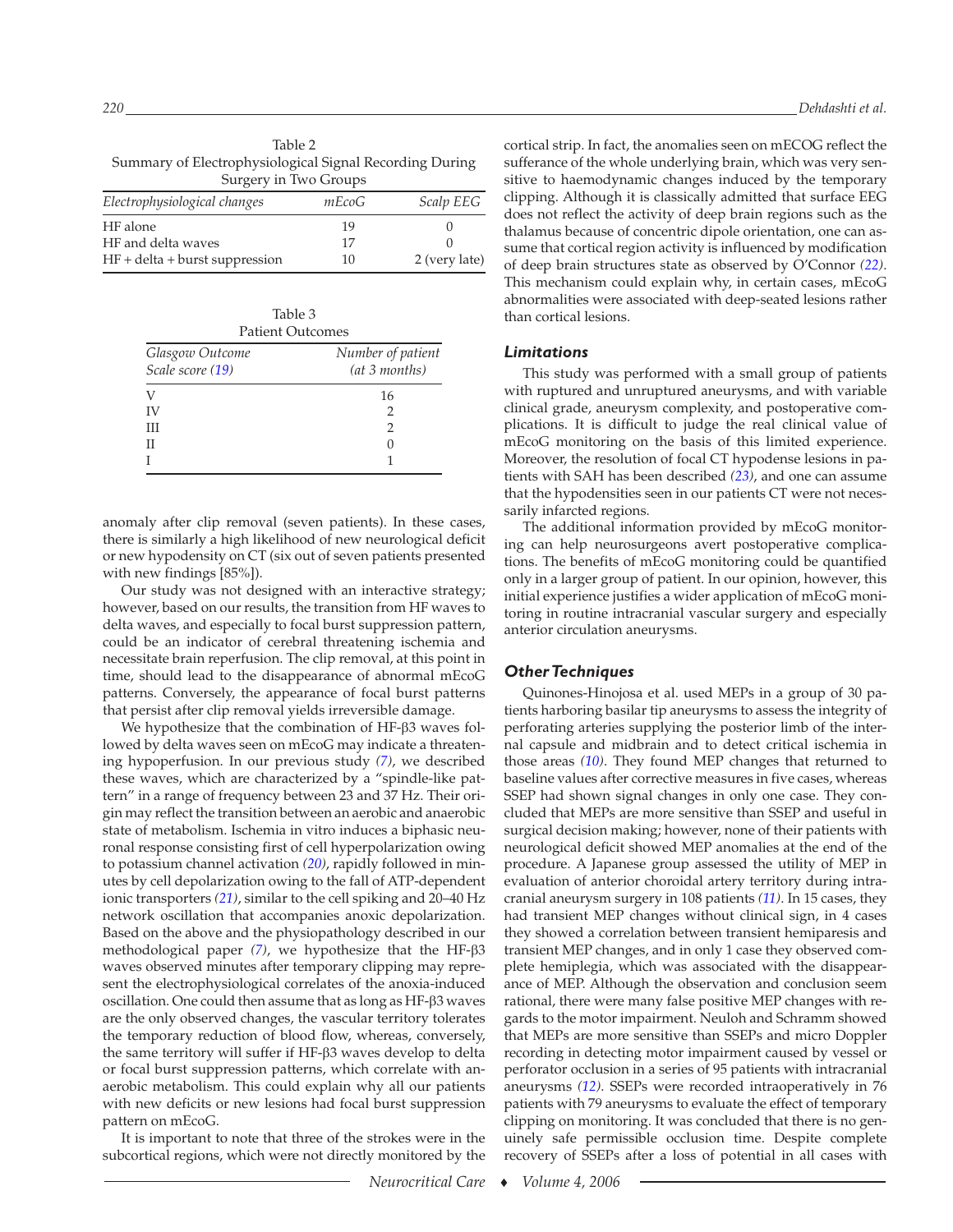| Table 4                                                     |
|-------------------------------------------------------------|
| Comparison of Each Group With Regards to the mEcoG Findings |

<span id="page-6-0"></span>

|                                                                                             | Group A                            | Group B                                                                 |
|---------------------------------------------------------------------------------------------|------------------------------------|-------------------------------------------------------------------------|
| Number                                                                                      |                                    | 15                                                                      |
| Baseline anomalies owing to initial cerebral insult<br>or pharmacological reasons           |                                    |                                                                         |
| $HF-63$ waves                                                                               | 4 (pharmocologically induced in 2) | 15                                                                      |
| HF-β3 waves and delta waves                                                                 | 4 (pharmocologically induced in 2) |                                                                         |
| HF-β3, delta, and burst suppression                                                         |                                    |                                                                         |
| Persistence of anomalies at the end of the<br>procedure (or after clip removal for group B) | 2 (same as baseline)               | 7 (one owing to the initial cerebral<br>insult and 6 were new findings) |
| New neurological deficit or CT hypodensity                                                  |                                    |                                                                         |

 temporary interruption of circulation, the patient may develop new deficits *[\(24\)](#page-7-0)* . Thus, the study showed the limitation of SSEP in this instance. Despite the previously mentioned results of MEP and SSEP monitoring, the positive impact of this technique on patients' clinical outcome needs to be studied in a prospective and randomized manner. Martin et al. reported on a series of 18 patients with surgery for intracranial aneurysms using mEcoG, SSEP, and scalp EEG and they concluded that mEcoG is more sensitive than either scalp EEG or SSEP  *(15)* . The sensitivity and specifity of EcoG in the detection of cerebral ischemia could be enhanced with simultaneous monitoring of MEPs or SSEPs.

### **Conclusion**

 The mEcoG is easy to perform and warrants wider application in intracranial vascular surgery to quantify the prevention of postoperative neurological deficit and the improvement in patient outcomes. The mEcoG abnormalities observed during temporary clipping could be a reliable indicator of the severity of cerebral hypoperfusion, particularly the focal burst suppression pattern. The appearance and persistence of mEcoG anomalies such as focal burst pattern correlates with new neurological deficit and new hypodensity on CT and could be an indicator of threatening cerebral ischemia. Future studies may provide additional information on the real clinical value of this technique in routine intracranial vascular surgery.

## **Acknowledgments**

 This study was supported by a grant to L.R. from Leenaards foundation, Lausanne, Switzerland.

#### **References**

- 1. Little JR, Lesser RP, Luders H. Electrophysiological monitoring during basilar aneurysm operation. Neurosurgery 1987;20(3): 421 – 426.
- 2. Ulbert I, Halgren E, Heit G, Karmos G. Multiple microelectroderecording system for human intracortical applications. J Neurosci Methods 2001;106:69-79.
- 3. Nuwer MR, Daube J, Fischer C, Schramm J, Yingling CD. Neuromonitoring during surgery. Report of an IFCN committee . Electroencephalogr Clin Neurophysiol 1993;87:263-276.
- 4. Huotari AM, Koskinen M, Suominen K, et al. Evoked EEG patterns during burst suppression with propofol . Br J Anesth 2004;92(1):18-24.
- 5. Lopez JR, Chang SD, Steinberg GK. The use of electrophysiological monitoring in the intra-operative management of i. c. aneurysms. J Neurol Neurosurg Psych 1999;66:189-196.
- 6. Mooij JA, Buchthal A, Belopavlovic M. Somatosensory evoked potential monitoring of temporary middle cerebral artery occlusion during aneurysm operation. Neurosurgery 1987;21: 492-496.
- 7. Debatisse D, Pralong E, Dehdashti AR, Regli L. Simultaneous multilobar electrocorticography (mEcoG) and scalp electroencephalography (scalp EEG) during intracranial vascular surgery: a new approach in neuromonitoring. Clin Neurophysiol 2005 ; 116 (12) : 2734 – 2740 .
- Emerson RG, Turner CA. Monitoring during supratentorial surgery. J Clin Neurophys 1993;10:404-411.
- Mizoi K, Yoshimoto T. Permissible temporary occlusion time in aneurysm surgery as evaluated by evoked potential monitoring. Neurosurgery 1993;33:434-440.
- 10. Quinones-Hinojosa A, Alam M, Loyn R, Yingling CD, Lawton MT. Transcranial motor evoked potentials during basilar artery aneurysm surgery: Technique application for 30 consecutive patients. Neurosurgery 2004;54:916-924.
- 11. Suzuki K, Kodama N, Sasaki T, et al. Intraoperative monitoring of blood flow insufficiency in the anterior choroidal artery during aneurysm surgery. J Neurosurg 2003;98(3):507-514.
- 12. Neuloh G, Schramm J. Monitoring of motor evoked potentials compared with somatosensory evoked potentials and microvascular Doppler US in cerebral aneurysm surgery . J Neurosurg 2004 ; 100 (3) : 389 – 399 .
- 13. Jones T, Chiappa K, Young RR, Ojemann RG, Crowell RM. EEG monitoring for induced hypotension for surgery of intracranial aneurysms. Stroke 1979;10(3):292-294.
- 14. Nuwer MR, Comi G, Emerson R. IFCN standards for digital recording of clinical EEG. Electroencephalogr Clin Neurophysiol 1998;106:259-261.
- 15. Martin CJ, Sinson G, Patterson T, Zager EL, Stecker MM. Sensitivity of scalp EEG, cortical EEG and somatosensory evoked responses during surgery for intracranial aneurysms . Surg Neurol 2002 ; 58 : 317 – 321 .
- 16. Friedman WA, Chadwick GM, Verhoeven FJS, Mahla M, Day AL. Monitoring of somatosensory evoked potentials during surgery for middle cerebral artery aneurysms. Neurosurgery 1991;29: 83 – 88.
- 17. Friedman WA, Kaplan BL, Day AL, Sypert GW, Curran MT. Evoked potential monitoring during aneurysm operation: observations after fifty cases. Neurosurgery 1987;20:678-687.
- 18. Krieger D, Adams HP, Albert DIMF, Haken MV, Hacke W. Pure motor hemiparesis with stable somatosensory evoked potential monitoring during aneurysm surgery: case report. Neurosurgery 1992;31:145-150.
- 19. Jennet B, Bond M. Assessment of outcome after severe brain damage. Lancet 1975;i:480-484.
- 20. Fujimura N, Tanaka E, Yamamoto S, Shigemori M, Hiogashi H. Contribution of ATP-sensitive potassium channels to hypoxic hyperpolarization in rat hippocampal CA1 neurons in vitro. J Neurophysiol 1997;77:378-385.

*Neurocritical Care* ♦ *Volume 4, 2006*